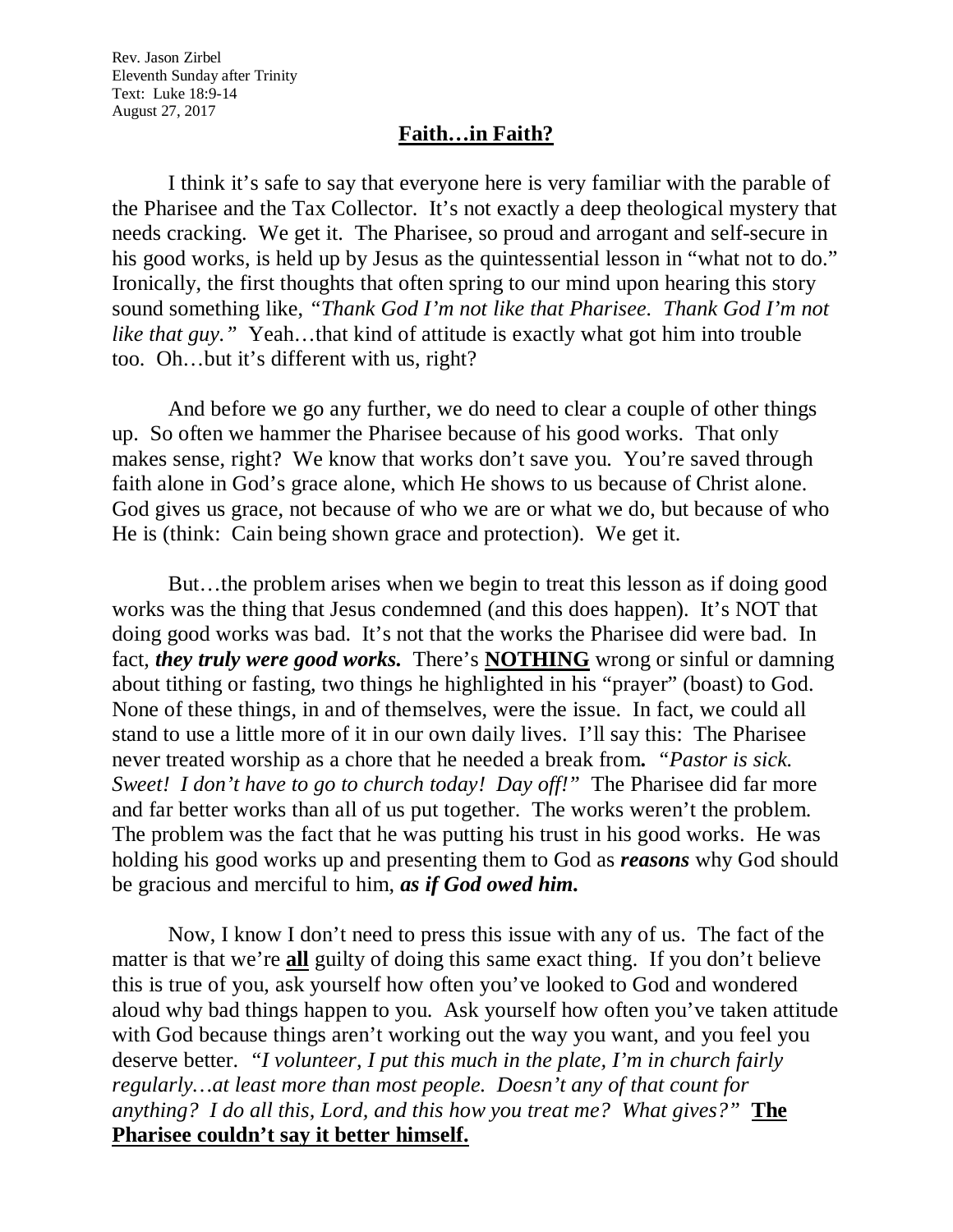And as bad as such a Pharisaical attitude is (and that's EXACTLY what it is, and I already know some of you are adamant about letting everyone around you know that you're such a "humble, faithful Christian" who would *NEVER* ask such foolish questions of God; you know…thank God you're not like that), it's actually preferable to the attitude that believes that your holiness meter is *so red-lined and so pegged out* that you don't have to go to church or volunteer or put money in the plate or do anything that even remotely resembles *the fruits of a practicing Christian,* because you're that good. You're saved because of your faith, right? You don't need to worry about any of that stuff that hypocrites and Pharisees like me worry about.

And before you go and catch me in the handshake line and tell me that no one HAS TO go to church in order to be saved, at least not every single Sunday, do us all a favor and keep your *Pharisaical ignorance* to yourself. Better yet, repent of such foolishness. **True, you don't HAVE TO go to church every week, or even at all, in order to be saved.** You're saved; you're redeemed and forgiven, not because you show up and punch the clock and go through the motions, but because you trust in and hold fast to what Christ has done for you on the bloody altar that is His cross. You don't HAVE TO do anything in order to be saved.

But that's just it: a Christian is never concerned with what they HAVE TO do. *Only Pharisees are concerned with such self-serving, self-glorifying things.* For the Christian; for the justified child of faith, who understands and actually believes what's going on here, it's **never** a matter of having to do anything. Recognized through the lens of justification, none of this is a chore. Rather, it's an *opportunity*. By God's grace, *you are free to do whatever you please,* and that includes Sunday mornings, and Christmas Eves, and Easter Sundays. But…what pleases the baptized, redeemed child of God? Answer: That which pleases their heavenly Father.

The justified child of God doesn't seek to do good, God-pleasing works *in order to be saved,* but out of the joy that they **are** saved. Good works, something as simple as showing up, are the fruits of faith that are borne *in response to God's undeserved gifts of mercy, grace, and love.* Good works are how repentant, saving faith says "Thank you." You see, faith recognizes the opportunity that is worship; the opportunity that God gives us to come to Him and be in His holy presence, His holy house, and to receive from His hand His undeserved and overflowing gifts of grace, mercy, and peace. **Where else would I be?** Faith wants *nothing more* than to be right where God is, dwelling with His people, and giving out His gifts of grace, mercy, and peace.

That's what set the tax collector apart from the Pharisee. Truth be told: That's what sets the tax collector apart from us. Like the Pharisee, we do tend to take great pride and comfort in ourselves, and that does include our faith. *We*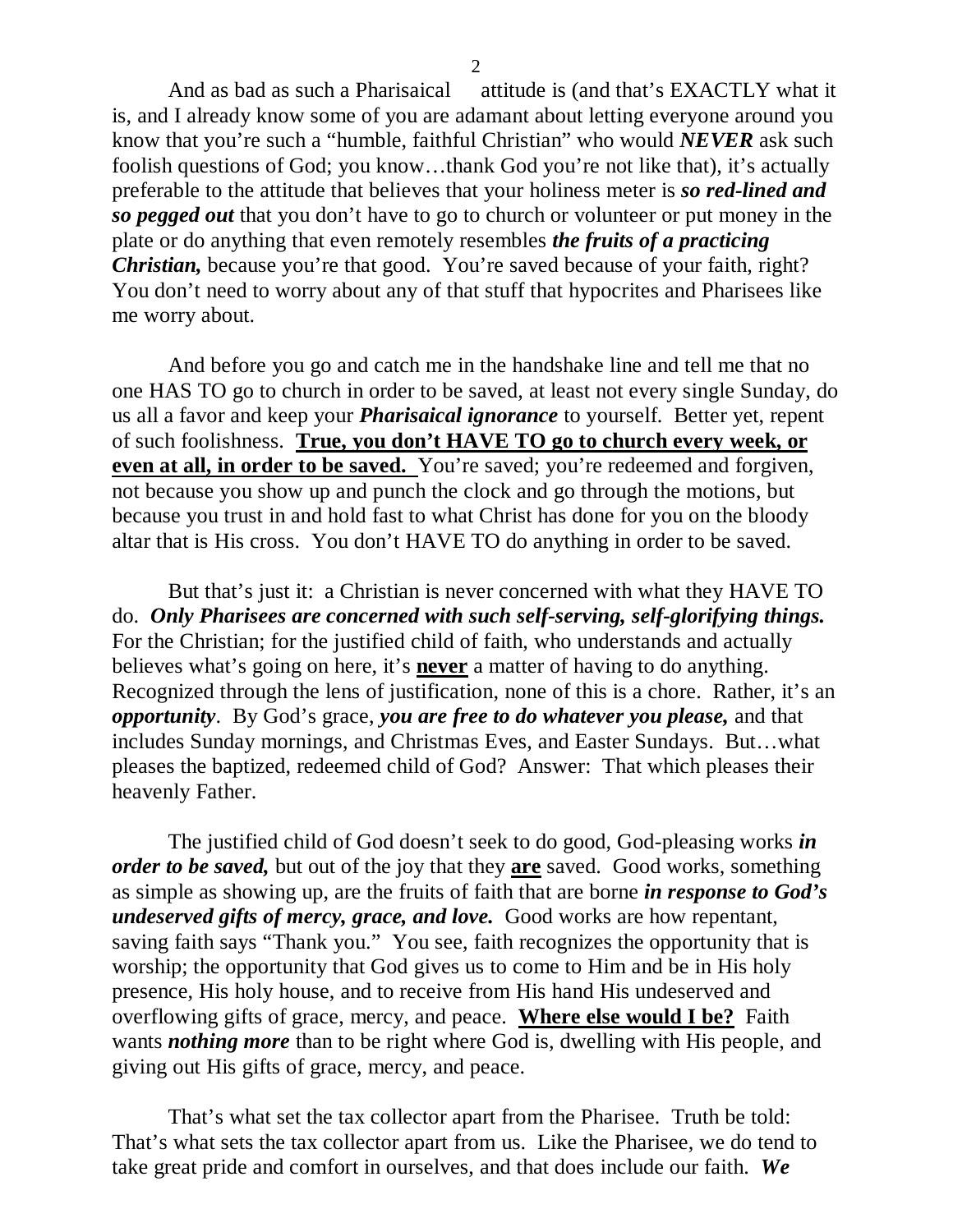*often take great comfort in the fact that we have faith.* It's easy to point the finger at people who have faith in all the wrong things, be it their works, their volunteer hours, their tax-deductible donation statement, the fact that their name is engraved on a bronze plaque or stained glass. It's easy to pick those Pharisees out of the lineup. *Thank God we're not like them, right?* It's quite another thing, though, to recognize the Pharisee staring back at you from the mirror. So many people, just like the Pharisee, take great comfort in the fact that they have faith. **Basically, they have faith in their faith.** They're good Christians. Just ask them. They love Jesus. They have faith. *Okay…faith in what?* What is the object of your faith? To what/whom does your faith hold fast? What sort of fruits does that faith bear? Could anyone *accuse* you of being a faithful, repentant, justified Christian? Could anyone pick you out of a lineup?

The tax collector had faith in God's promise of mercy and forgiveness. You hear it in his heart-rending prayer to God as he beats his chest and calls upon God to be *hilasterioned* to him, the sinner. *Hilasterion:* that's Old Testament/Sacrificial language. "*Hilasterion*" is the word we translate as "propititated," which also means "to be satisfied towards" (e.g., Rom 3:25). It's also the word we translate as "mercy seat," as in, the mercy seat of the Ark of the Covenant; the very throne and dwelling place of almighty God with His people, dwelling with them in mercy and peace because that seat had been sprinkled over and covered with the all-atoning blood of sacrifice. The wage of sin—*his sin*—had been paid in full. God was and is propitiated in Christ Jesus and because of Christ Jesus.

This is what the tax collector was trusting in—the *hilasterion*; the bloodsoaked dwelling place of God; the blood-soaked sacrificial promise of God. You can almost picture him beating his chest with one hand, confessing his sinful reality to God, and pointing to the Holy of Holies with the other hand, holding God's own Word and Promise up to Him, calling on God to remember and keep His Word to be gracious and merciful—to be *propititated*—towards him, not because of who he was or what he had done (like the Pharisee did), but because of who God was and what He had promised and what He had done.

Think about that! This guy's trust/faith wasn't merely in the fact that he had faith or merely in the fact that he showed up, punched the clock, said the right things, and made a donation (us). *His faith wasn't in his "faith," but in God's Word and Promise! His faith was in God's Words and actions.* And this is why this lowly tax collector, an absolute dreg of society; a guy you would hope your kids would never grow up to become or even associate with, went home justified by God; that is, declared 100% innocent and forgiven by God Himself, because he trusted in and held fast to God and His Word/Promise alone.

Folks: Look around. Nothing has changed. This same God and Lord that the tax collector trusted in still dwells with you today. His promises still hold true.